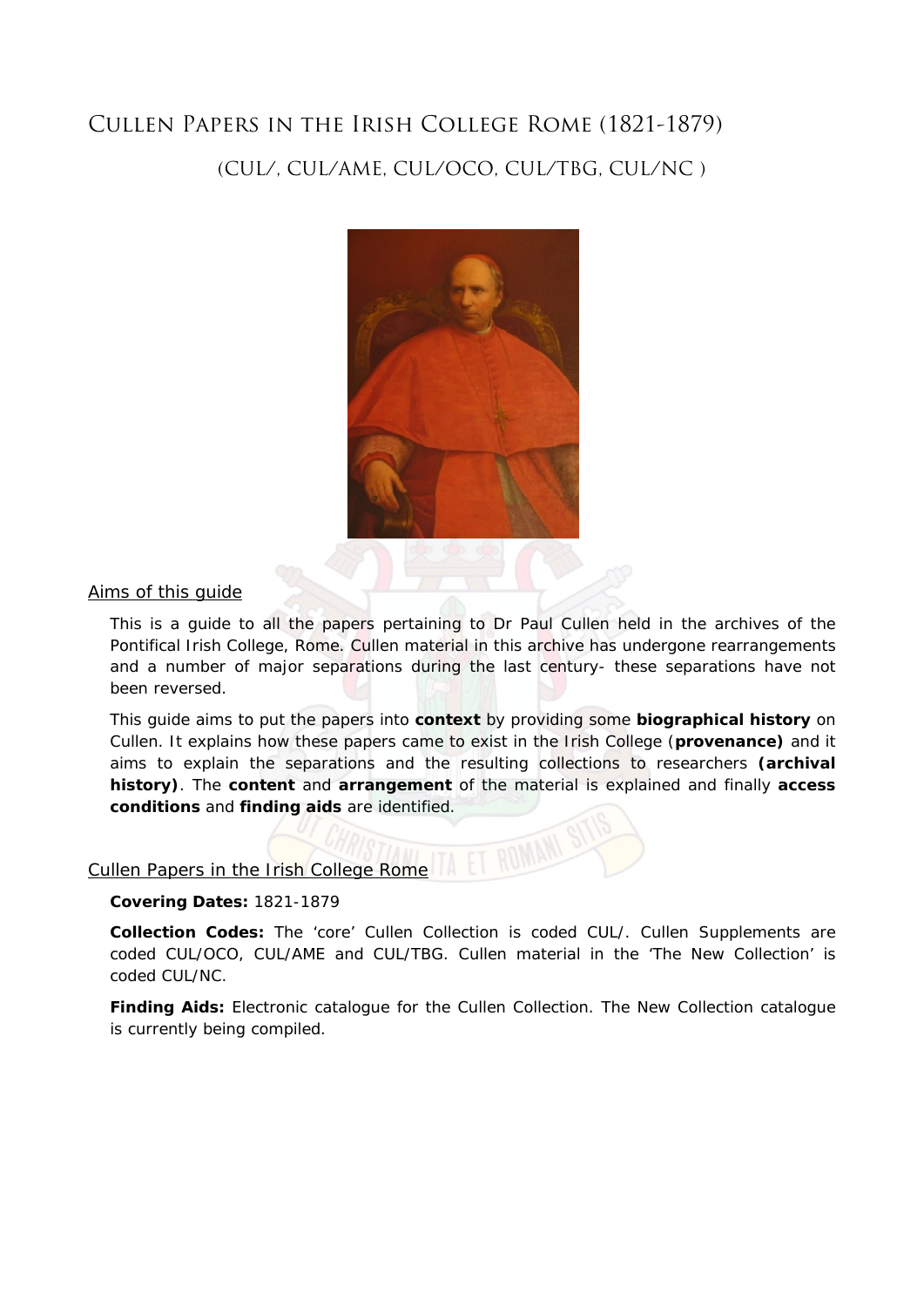# Context

# **Biographical history**

Paul Cullen was born on 29 April 1803 near Prospect, County Kildare. He came from a prosperous farming family with clerical connections. He began his clerical studies at Carlow College in 1816. Having been offered a place in Maynooth in 1820 by Bishop Doyle of Kildare and Leighlin he instead choose to enter the College of Propaganda Fide, Rome. He was to leave Rome some thirty years later as archbishop of Armagh. A brilliant student, he took his doctorate of theology in 1828, defending it in the presence of Pope Leo XII, and was ordained the year after. After teaching Greek, Hebrew and Scripture in Propaganda Fide, he was appointed rector of the Irish College in 1832 by Gregory XVI.

As well as rector of the Irish College, he was the Irish hierarchy's official agent in Rome, which carried a salary of £100 per year. In this position he became privy to all Irish church business in Rome thereby allowing him to maintain and expand a network of important friends at the Curia. As a friend of two Popes, Gregory XVI and Pius IX, he used his position to further Irish interests.

The Irish College expanded during his rectorship of seventeen years. Student numbers doubled to over forty in 1835 due in no small part to Cullen's organisational brilliance. Since the re-foundation of the College in 1826 it had resided in the Umbrian College. In 1837 Gregory XVI presented Cullen with the church of Sant'Agata dei Goti, Via Mazzarino, to house the community.

Cullen's allegiance to Rome and the papacy 'was uncompromising" according to Emmet Larkin. During the upsurgeance of Italian nationalism and while the papacy was in crisis during the 1840s, Cullen took over as rector of the Urban (Propaganda) College. As rector he protected the institution and gave asylum to clerics under threat from the new Roman republic. In 1859 he recruited the Irish brigade against Garibaldi and in 1860 he mounted a national appeal and collected £80,000 to defend Pius's temporal power in Italy against France and Piedmont-Sardinia.

Pope Pius's gratitude for Cullen's stalwart services in the crisis was shown in 1849 when he was appointed Archbishop of Armagh following the sudden death of Archbishop Crolly. The rectorship of the Irish College then passed to his vice-rector and life-long friend, Dr Tobias Kirby. Cullen returned to Ireland as Primate and apostolic delegate charged to reform the church and put an end to in-fighting among the bishops.

Cullen's papers at the Irish College archives are mostly coextensive with his rectorship at the Irish College. However, after his return to Ireland, Cullen maintained an extensive correspondence with his successor Dr Kirby. Kirby meticulously filed these and other incoming letters. Researchers should, therefore, also consult the Kirby Collection (KIR/)and The New Collection (KIR/NC) to evaluate Cullen's immense influence on the Irish Catholic church as Archbishop of Armagh and later Archbishop of Dublin. There they will find Cullen's thoughts and strategies for the Synod of Thurles in 1850, the foundation of the Catholic University and catholic education, Holy Cross College at Clonliffe, the "devotional revolution", his championing of missions and his opposition to the "priest in politics" etc.

He died on 24 October 1878, and is buried in Holy Cross College, Clonliffe.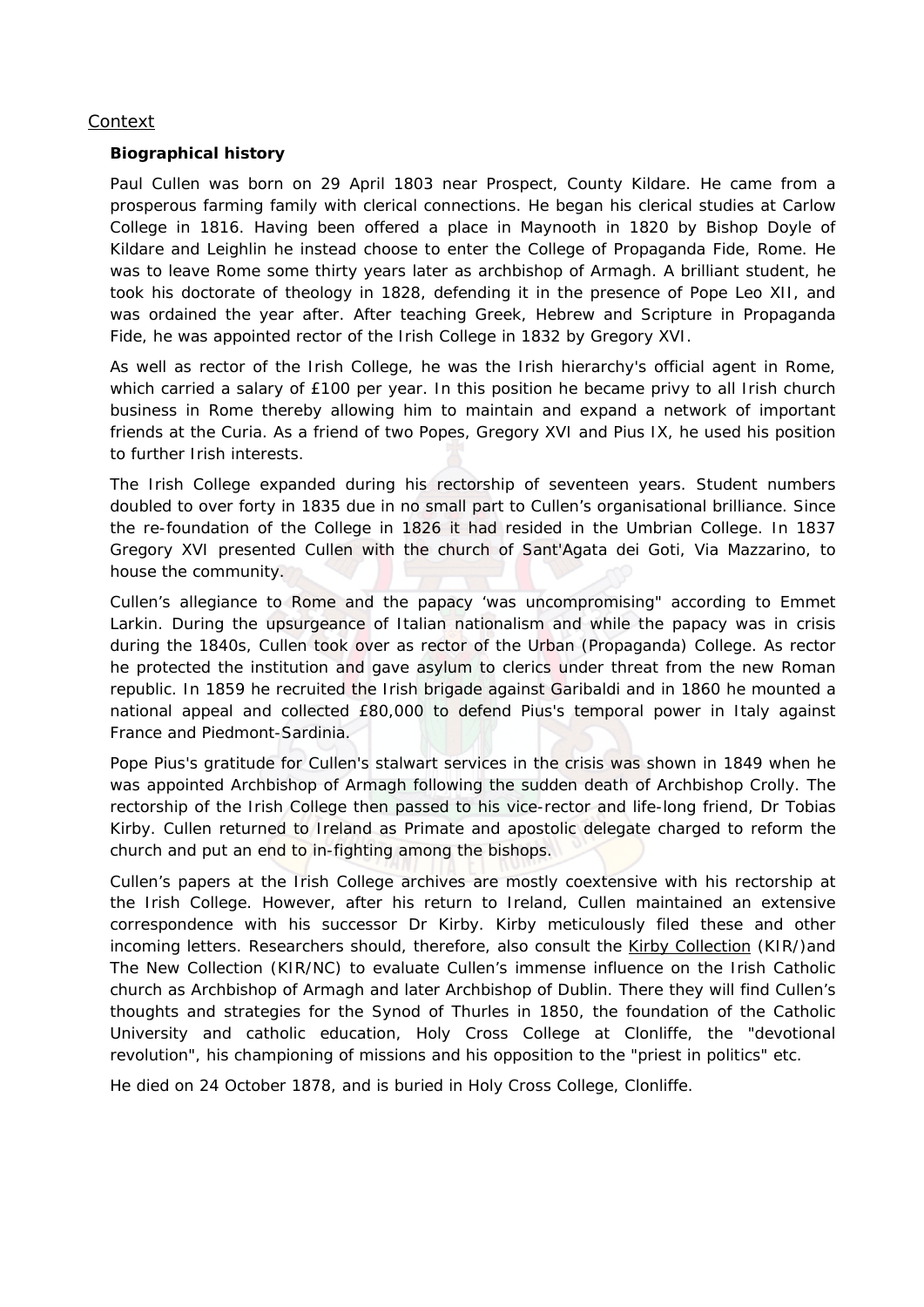# **Provenance and archival history**

Cullen papers in the Irish College Archives mainly consist of incoming mail, received and kept by Paul Cullen during various periods. Also includes draft letters and sermons created and kept by Cullen.

As noted the papers have undergone a number of major **separations**.

- **The Cullen Collection. (CUL/)** This is the 'core' Cullen Collection from which all the separations were made. It is unclear how items from Cullen's period in Armagh and Dublin have come to Rome but one suspects that they may have been sent by Cullen to Kirby and were subsequently separated from the Kirby Papers by an unknown agency
- **The New Collection** consists of papers taken from the archive by Cardinal Archbishop Francis Patrick Moran of Sydney whose intention was to write a biography of his uncle, Paul Cullen. Moran took papers from both Cullen and Kirby papers. He appears to have focused on early 19<sup>th</sup> century letters and documents dating from the Rector Blake and Rector Boylan rectorships (PCUL/NC), Cullen's pre-Irish College days at Propaganda Fide (CUL/NC), material dating from Cullen's time as rector (CUL/NC) as well as focusing on later letters written by Archbishop Cullen to Kirby between 1850 and 1860 (KIR/NC). The collection was returned from St Patrick's College, Manly in the mid-20<sup>th</sup> century. It has, therefore, been referred to in the past as the 'Manly Collection'.
- **The Cullen Supplements (CUL/AME, CUL/OCO, and CUL/TBG)** These papers were separated from the bulk of the Cullen papers (CUL/) by some unknown agency and grouped into themes. It is likely that this separation occurred after the separation of the New Collection.

# Content and Structure

#### **Content**

The collections consist mainly of correspondence received by Rector Cullen during his rectorship at the College (1832-1849).

While the bulk of incoming correspondence was addressed to Cullen, one also finds letters written to third parties which occasionally were sent to Cullen as enclosures. One also finds letters to students, staff and visitors to the college which were lodged with Cullen's papers. Printed enclosures like press cuttings and circulars and a small number of outgoing draft letters also appear. There are also items pre-dating and post-dating his rectorship.

- His period of studies and office in Propaganda Fide (1821-1831). Includes incoming correspondence, class notes, sermon drafts, administrative and financial notes from Propaganda College library and printing works, printing proofs, memoranda, reports, ecclesiastical circulars. Material mainly in Latin and Italian. (CUL/ and CUL/NC1-4)
- His period as Rector of the Irish College (1821-1849): Includes incoming correspondence from the Irish hierarchy, the Holy See, missionary clergy and overseas hierarchy, family and friends, employees and suppliers, former students and students' families. Includes correspondence sent to Cullen for translation and/or personal delivery to Propaganda Fide. (CUL/ and CUL/NC/4-6)
- Correspondence with Irish-American hierarchy during his period as Rector of the Irish College (1824-1849): Includes incoming correspondence, memoranda, status reports separated from the main Cullen Collection. (CUL/OCO, CUL/AME, CUL/TBG)
- His periods as Archbishop of Armagh and of Dublin (1850-1878): Includes incoming correspondence with Irish hierarchy, family and friends (CUL/ and CUL/NC). Researchers should also look to the New Collection (KIR/NC) for letters from Archbishop Cullen to Rector Tobias Kirby.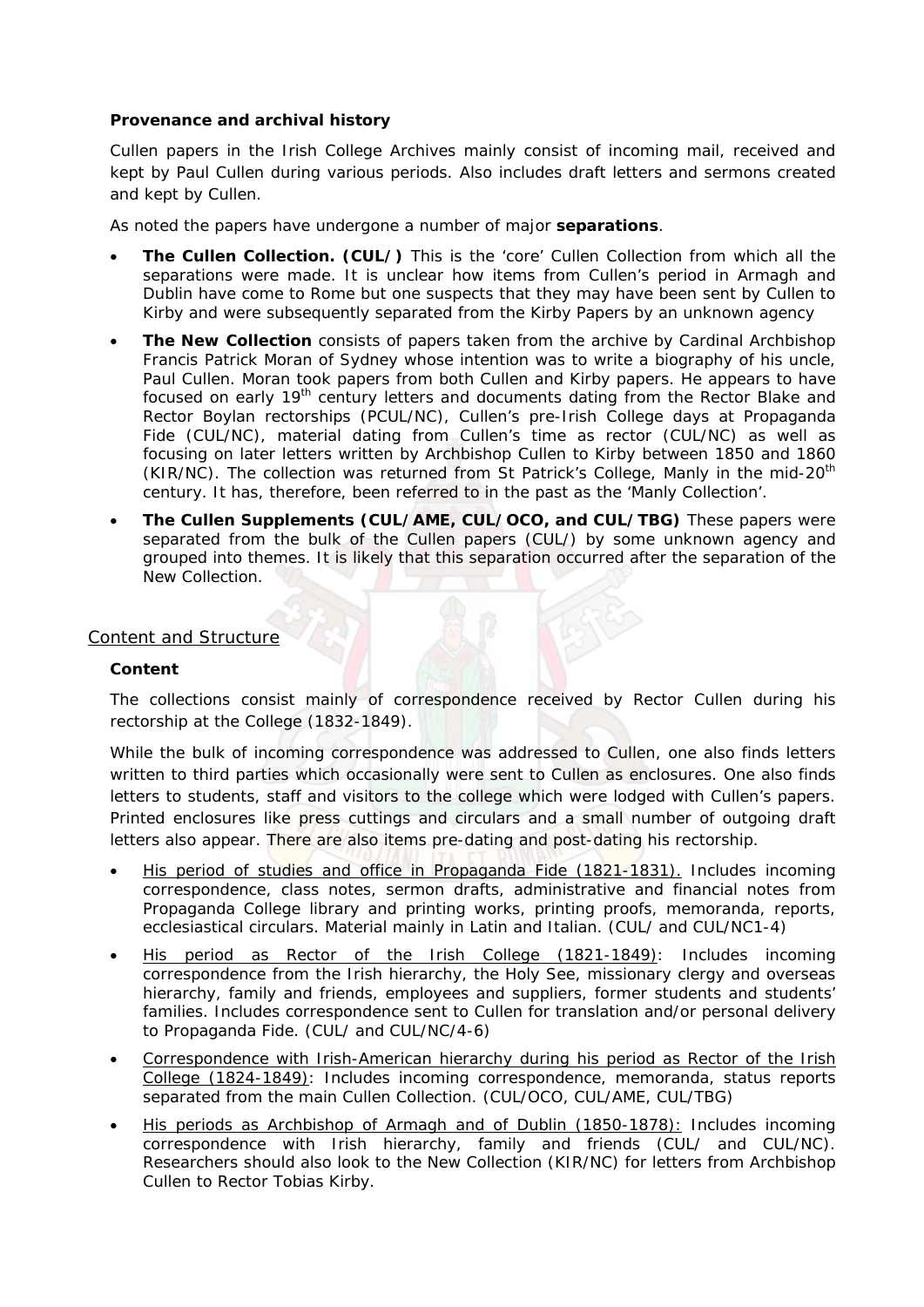#### **Arrangement**

- **Cullen Collection (CUL/)** Arranged chronologically and numbered continuously 1- 2025. Some later insertions caused duplicate numbers with –A and –B additions.
- **Cullen Supplements (CUL/AME, CUL/OCO, and CUL/TBG)** These letters were separated along thematic lines and are named "Letters from America", "Letters from Trinidad and British Guiana", and "Letters from Bishop O'Connor [of Pittsburgh]". These are also in chronological order, numbered 1- 38 (CUL/OCO/ Bishop O'Connor), 1-137 (CUL/AME/ American letters), and 1-57 (CUL/TBG/ Letters from Trinidad and British Guyana). They are catalogued at the end of the Cullen Collection.
- **The New Collection (PCUL/NC, CUL/NC and KIR/NC).** These documents were separated from the bulk of the papers by Cardinal Archbishop Francis Patrick Moran of Sydney. They have been divided into three periods
	- **PreCullen New Collection (PCUL/NC).** 1759-1825. Divided into five subseries, dividing the material chronologically.
	- **Cullen New Collection (CUL/NC).** c1820-1851 Arranged for the first part thematically (Cullen Student of Propaganda, Cullen Office Holder Propaganda). Drafts are separated from incoming correspondence. Correspondence is then arranged by date when known.
	- **Kirby New Collection (KIR/NC).** 1840-1895 Contains many letters from Archbishop Cullen to Kirby. It has been arranged into nine sub-series. The first four series contain incoming and draft outgoing correspondence. The first series contains dated correspondence arranged chronologically. The second series contains drafts of outgoing letters. The third series contain undated correspondence arranged alphabetically. The fourth series contains undated and unidentified correspondence. The remaining five series contain agency material and legal points, lecture notes, spiritual and devotional material, pastoral letters and encyclicals and finally prose.

#### Access and Use

#### **Access conditions.**

#### Physical: open access.

Virtual: open access subject to copyright. Material digitized to a resolution of 200 dpi and is being made available at http://www.cflr.beniculturali.it/Patrimonio/IstitutiCulturali/CPI.php. (Note- digitization project is ongoing- for further details please contact the archivist of the Irish College at archives@irishcollege.org )

#### **Language**:

English, Italian, Latin, French

#### **Finding aids**:

Electronic catalogues The Cullen catalogue has been copied from an earlier paper catalogue, with some slight amendments. The catalogue for the New Collection is in the process of being written- for further details please contact the archivist of the Irish College at archives@irishcollege.org)

#### **Related material**:

Researchers should also consult the Kirby Collection (KIR/) and Kirby material in the New Collection (KIR/NC) for letters and documents **from** Dr Cullen while Archbishop of Armagh and Archbishop of Dublin.